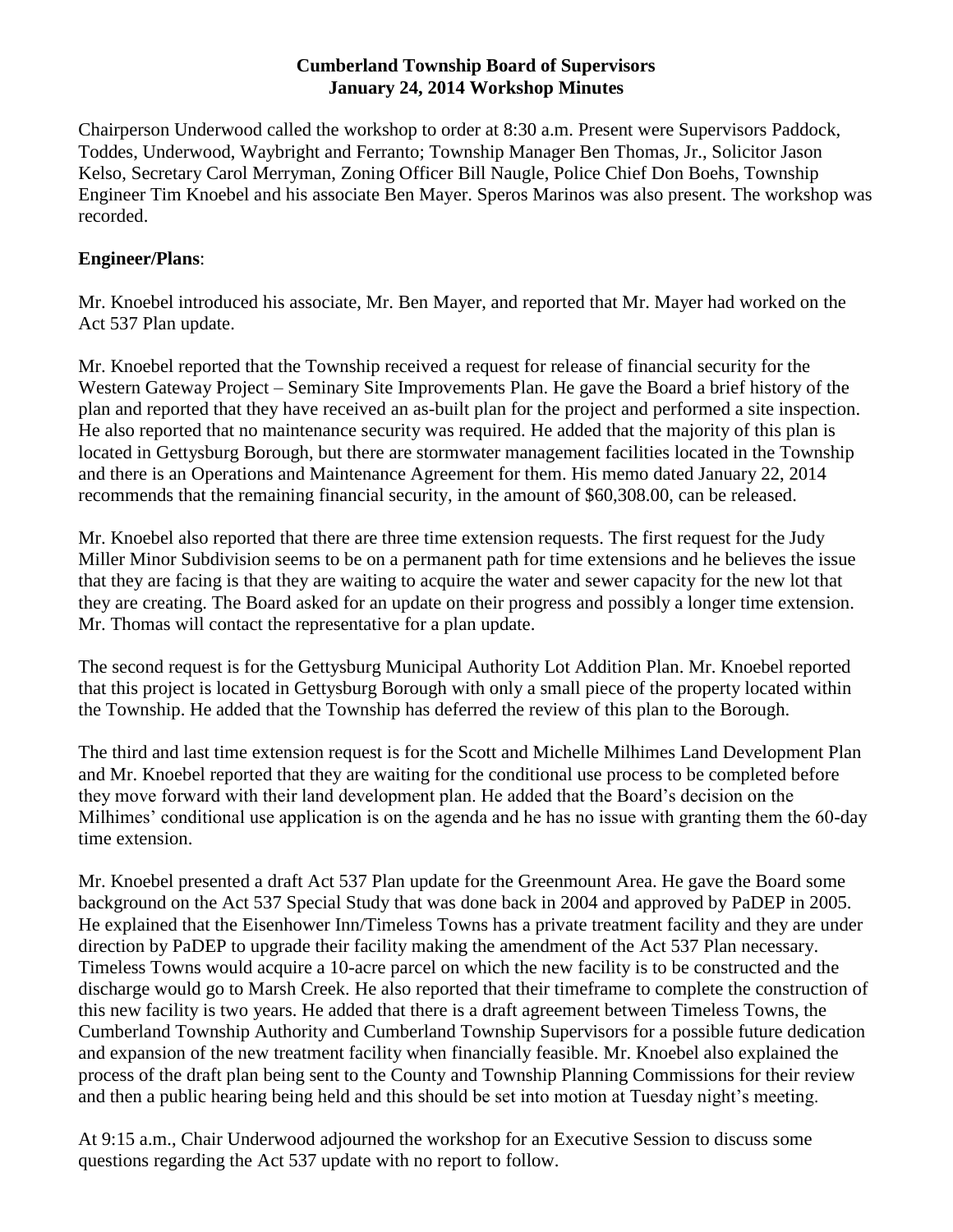# **Public comment:**

Speros Marinos, 912 Baltimore Pike, congratulated Chair Underwood on her re-election and Mr. Paddock on his election. He added that the road crew fixed the damaged signs in front of his property and encouraged the Board to keep moving forward with the Comp Plan and Zoning update and would like better communication on the dates of the joint meetings.

# **Manager:**

Mr. Thomas asked the Board, if ready, to place any conditions on the Harvest Investment Group and Scott and Michelle Milhimes Conditional Use applications at Tuesday night's meeting. The Board indicated that they would be ready to take this action.

Mr. Thomas reported that the Township participates with the Pa. Department of General Services' "COSTARS" piggyback purchasing program with vendor, Valley Quarries, for stone purchases. **Mr. Toddes made a motion to authorize the Township's participation in the COSTARS piggyback purchasing program with Valley Quarries, Inc. for the purchase of stone in 2014 seconded by Mr. Waybright and carried.** 

Mr. Thomas also reported that the Township participates with the Adams County Council of Governments (ACCOG) joint bidding and purchasing program for stone and line painting and asked for authorization to do this again for 2014. **Mr. Paddock made a motion to authorize the Township's participation in the ACCOG's joint bidding and purchasing program for stone and line painting seconded by Mr. Waybright and carried.**

Mr. Thomas reported that the Township's contract with Constellation Energy for supplying electricity was expiring and he re-negotiated a new three-year contract with them at a significant reduction in the cost. The original contract was for .088807 cents per k/Wh and the new contract is for .062494 cents per k/Wh, a 42% reduction. He added that he had also checked with a broker and he could not match the new rate.

Mr. Thomas reported that Adam McClain from the Adams County Conservation District is looking into applying for a grant for metal storm drain markers. Mr. Thomas asked the Board if they would be interested in participating or at least attending a meeting regarding this possible project. He added that the Township would have to do an inventory of the storm drains to see how many markers the Township would need. Chair Underwood offered to ask any questions at a meeting of the Conservation District that she will be attending later in the day. The Board agreed to meet about it.

Mr. Thomas introduced Josh Ehrman, a Masters' Degree candidate from Penn State University. Mr. Thomas reported that the Township has received a grant from the Pa. Department of Community and Economic Development and Pa. State Association of Township Supervisors for Josh to do an internship with the Township. He added that he has already given Josh four projects to complete in his 300 hours working for the Township.

Mr. Thomas also reported that winter has arrived and the Township's snow removal budget has been hit hard, but the Township will continue snow removal services as usual. Mr. Thomas also recognized two employees from the Road Department and Authority that went "above and beyond" by crawling under the snowplow and repairing it enough out on the road to get it back to the shop.